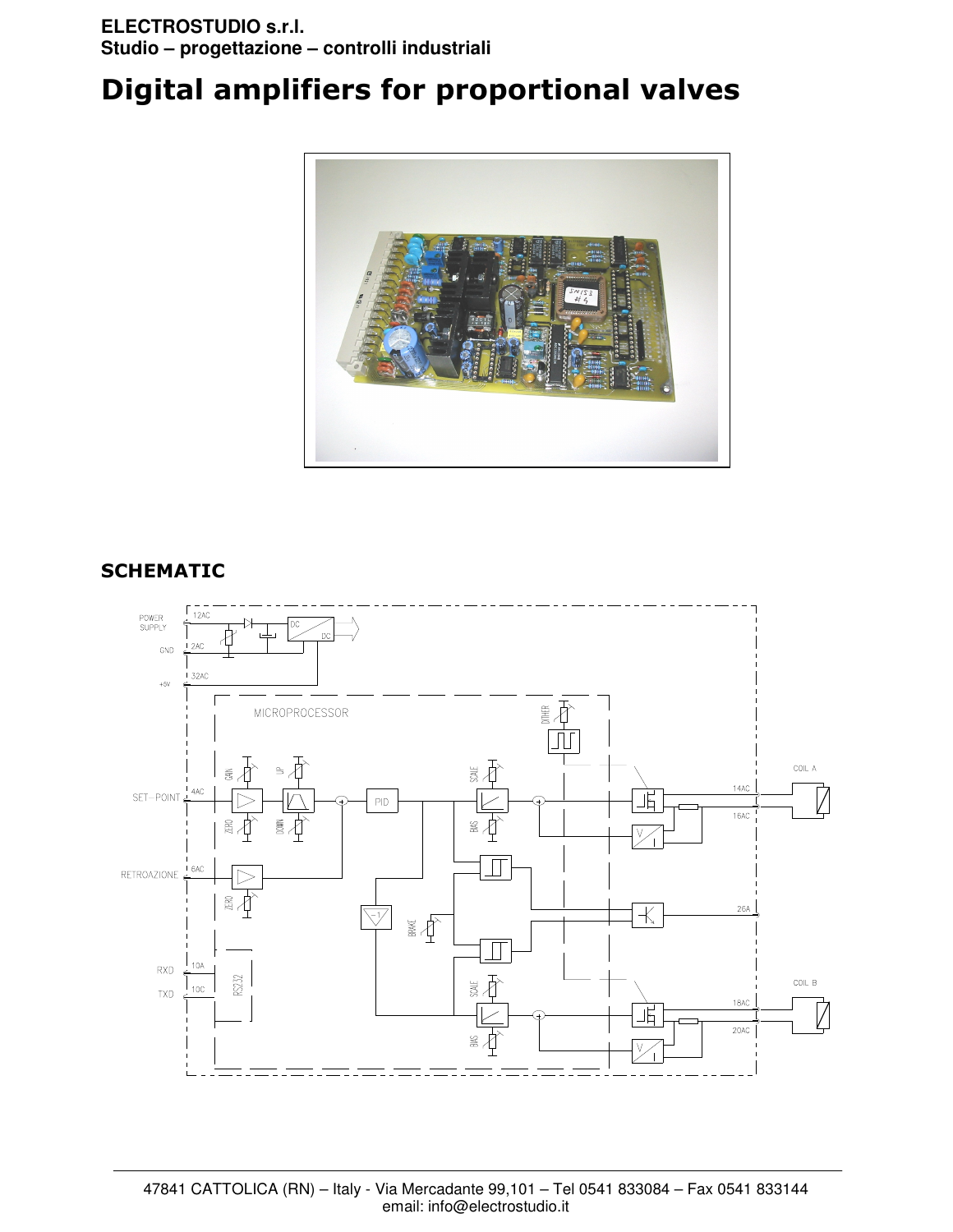# Technical data

| Operating voltage         | 1133 Vdc                   |  |  |
|---------------------------|----------------------------|--|--|
| <b>Output Current</b>     | 2x 2.7A                    |  |  |
| Digital inputs            | $4x$ Low = 0 to 5 V        |  |  |
|                           | High $= 8$ V to supply     |  |  |
| Digital Output            | 2x NPN 50mA                |  |  |
| Analog Input Signal       | 2x 05V, with resolution 12 |  |  |
|                           | bit                        |  |  |
| Reference output          | $+5V$ (max. 10mA)          |  |  |
| Dither (PWM)              | 65500Hz                    |  |  |
| Serial interface          | RS 232 or RS485            |  |  |
| Card dimensions           | Eurocard 100x160 mm        |  |  |
| Type of connection        | 32-pin male connector, DIN |  |  |
|                           | 41612                      |  |  |
| Permissible operating     | $0.50^{\circ}$ C           |  |  |
| temperature range         |                            |  |  |
| Storage temperature range | $-40.1 + 80^{\circ}$ C     |  |  |
| Protection                | reverse polarity           |  |  |

# Microprocessor

- Cpu 8 Bit, 16 Mips;
- 62 KBytes program memory (flash), upgrade through serial port
- 4 KBytes flash memory (maintenance parameters)
- 2 analog inputs 0..5V solution 12 bits (position transducer, command signal, …)
- 4 digital inputs ( START/STOP, speed measure )
- 2 digital output (Error, …)
- 1 interfaces serial RS232/RS485

# Applications

- Control in closed loop PID of pressure or flow. Acquisition feedback signal from pressure or flow transducer, control proportional valve or pump.
- Control in closed loop PID speed of hydraulic motor. Acquisition feedback signal from encoder or pick-up, control proportional valve.
- Control in closed loop PID of the position of a hydraulic cylinder. Feedback Signal from encoder, control proportional valve.
- Custom software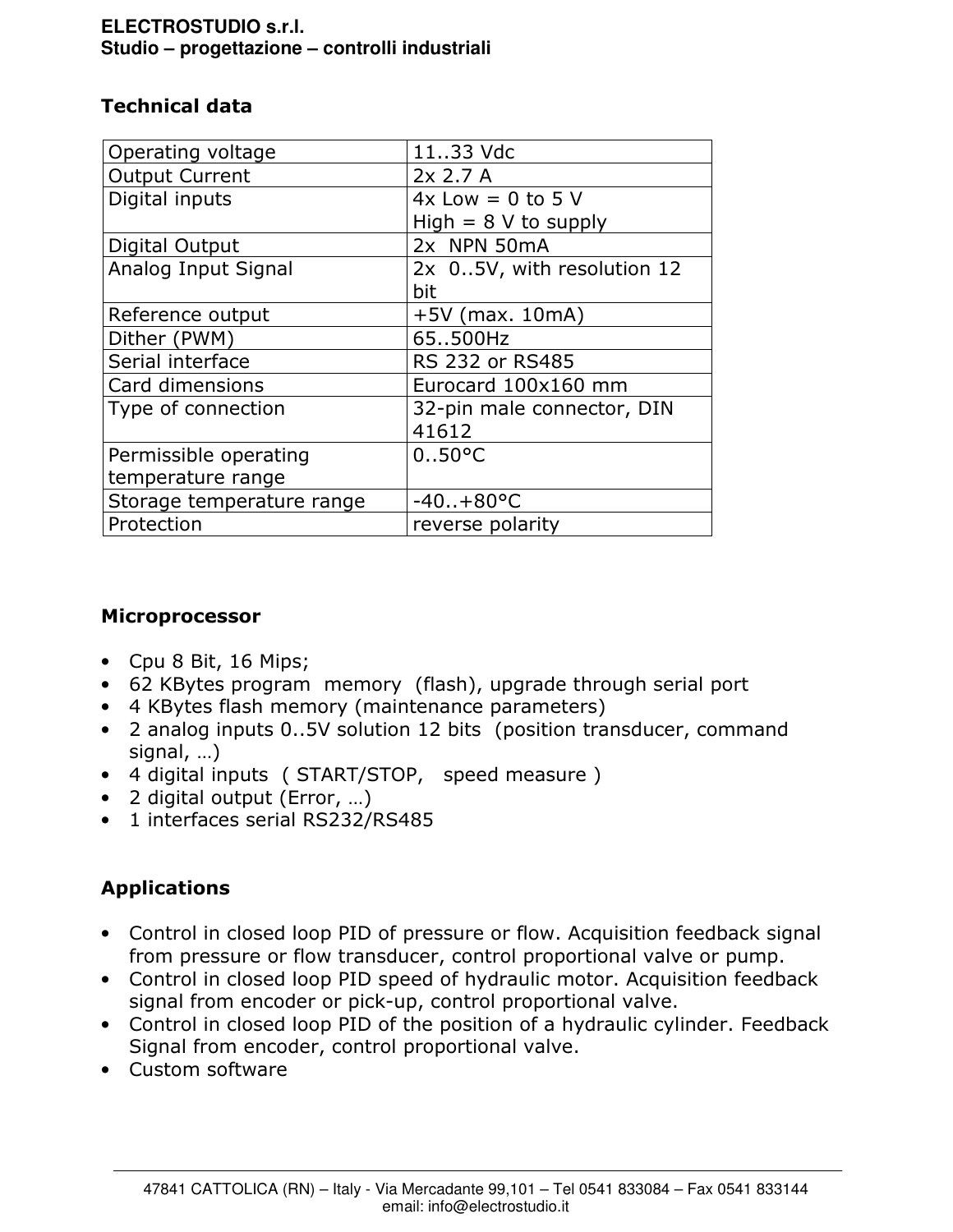# Connection references

Control signal:



Feedback signal:



Note:

To use shielded cables in order to connect the references and the coils with the connected stocking to earth.

To use in order to connect the coils and supply cables with section 2x1mm² until 20 meter, 2x1.5mm<sup>2</sup> beyond 20 meter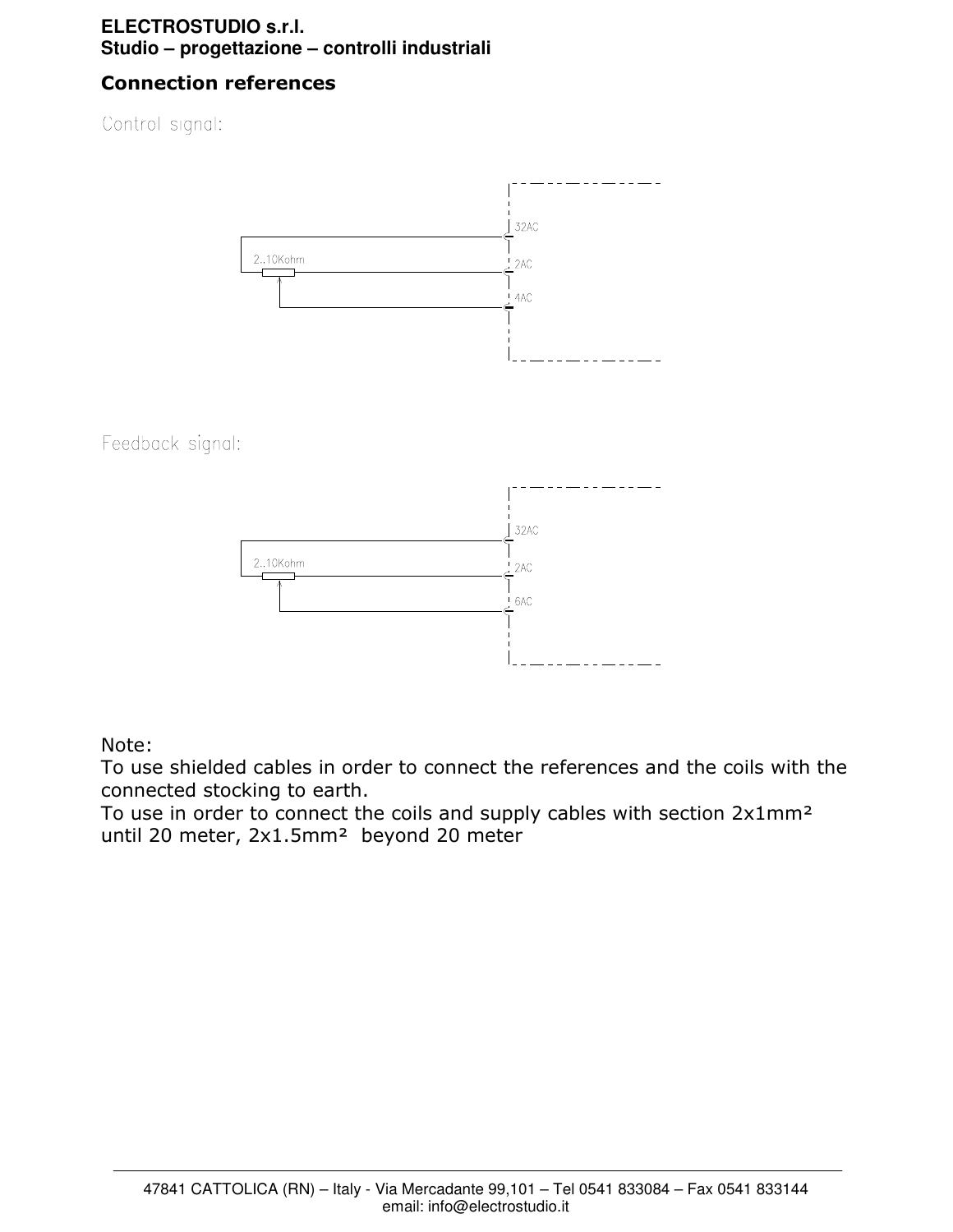# Connection RS232



# Supply

Power supply:

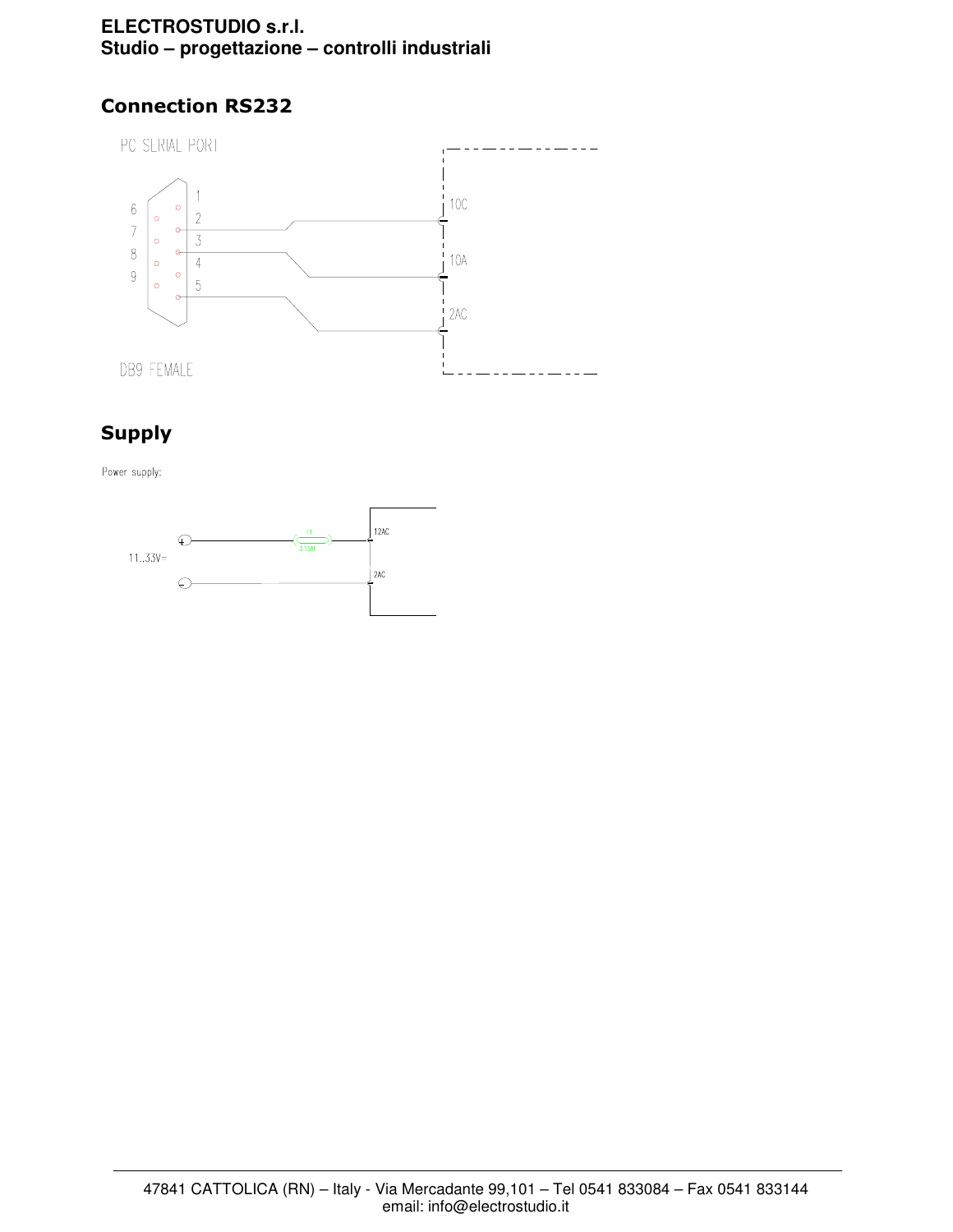# Software of remote control

| $\overline{\bullet}$ ELC2730 |                              |                                  | $ \Box$ $\times$                                                                                |
|------------------------------|------------------------------|----------------------------------|-------------------------------------------------------------------------------------------------|
| Ch 0<br>0.000                |                              | PwmPer                           | ₿<br>lo                                                                                         |
|                              |                              | PwmGap                           | آا‡                                                                                             |
| Ch <sub>1</sub><br>0.000     |                              | Offset Ch <sub>0</sub>           | $\sharp$ o                                                                                      |
| Ch 2<br>0.000                |                              | Gain A (256=1.0)                 | IО                                                                                              |
|                              |                              | Gain B (256=1.0)                 | ≑<br>lΟ                                                                                         |
| Ch <sub>3</sub><br>0.000     |                              | Imin A                           | 0                                                                                               |
|                              |                              | Imax A                           | $4$ <b>N</b> $4$ <b>N</b> $4$ <b>N</b> $4$ <b>N</b> $4$ <b>N</b> $4$ <b>N</b> $4$ <b>N</b><br>o |
| Ch <sub>5</sub><br>Π         |                              | Imin B                           | ō                                                                                               |
|                              |                              | Imax B                           | ō                                                                                               |
|                              |                              | <b>BrkThr A</b>                  | ō                                                                                               |
| Scheda                       | Command                      | <b>BrkThr B</b>                  | ō                                                                                               |
| $\frac{1}{2}$ o              | PC/PLC<br>Ch 0               | DeadBand                         | O                                                                                               |
|                              |                              | RampUp                           | ō                                                                                               |
| On Deadband                  | Out Inactive                 | RampDown                         | O                                                                                               |
| $Out = Imin$<br>$Out = 0$    | $Imin \rightarrow 0$<br>Imin | Offset Ch1                       | ō                                                                                               |
|                              |                              | slKp (256=1.0)                   | $\frac{1}{2}$<br>10                                                                             |
| Current Loop                 | Ramp                         | slKi (65536=1.0)                 | o                                                                                               |
| <b>ON</b><br>OFF             | ON<br>OFF                    | slKd (256=1.0)                   | $\hat{\mathbf{z}}$<br>10                                                                        |
|                              |                              | clKi (256=1.0)                   | O                                                                                               |
| Default                      |                              | CurOff A                         | 4141414141<br>10                                                                                |
| Mode                         |                              | CurSp A                          | ō                                                                                               |
|                              |                              | CurOff <sub>B</sub>              | O                                                                                               |
| Open Loop                    |                              | CurSp B                          | o                                                                                               |
| Store to EEPROM              |                              | plKp (*256)                      | $\frac{1}{2}$ 1                                                                                 |
|                              |                              | Vel Rate                         | $\frac{1}{2}$ o                                                                                 |
| Quit                         |                              | $[sec. = n/293]$<br>Node Address | ס∣⊜                                                                                             |

#### PwmPer

Frequency PWM. The value is given by the formula  $n = 2000000$  / frequency  $_in_HZ$ (es. 110 Hz = 18182)

## PwmGap

I fix to 150

## Offset Ch0

Zero command signal. Range –2048.. 0..2047 = 0 .. 2,5 .. 5V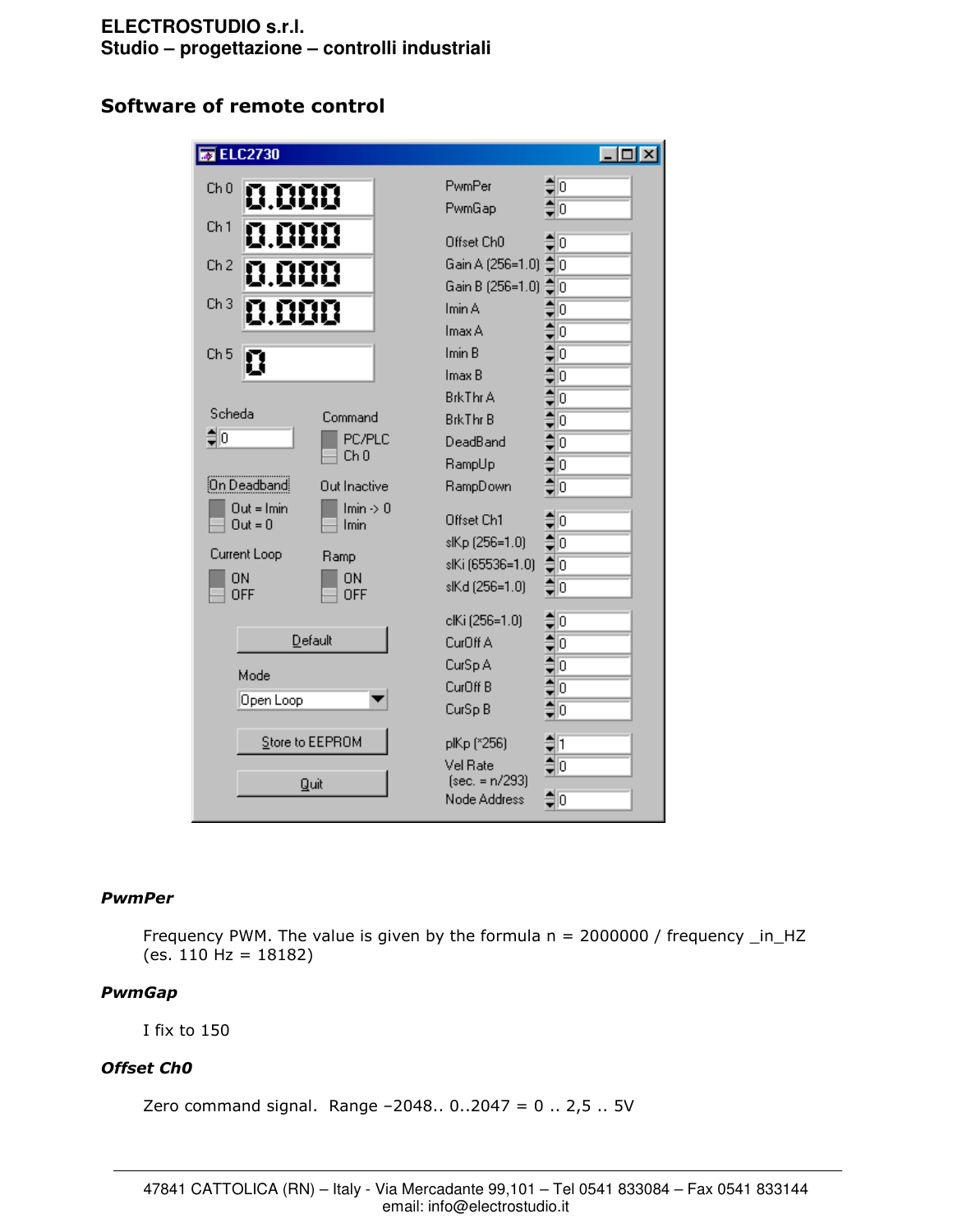# GAIN A (256=1.0)

Gain command signal positive part.

# GAIN B (256=1.0)

Gain command signal negative part.

## IMIN A

Output A, Current minimum. Range 0.. 2047 == 0 .. 2,9A

# IMAX A

Output A, Current maximum. Range 0.. 2047 == 0 .. 2,9A

## IMIN B

Output B, Current minimum. Range 0..  $2047 = 0$ .. 2,9A

#### IMAX B

Output A, Current maximum. Range  $0.. 2047 == 0.. 2,9A$ 

### BRKTHR A

Output A, Threshold brake. Range  $0.. 2047 == 0.. 2,9A$ 

#### BRKTHR B

Output B, Threshold brake. Range  $0.12047 == 0.12,9A$ 

#### DeadBand

Dead band. Range 0.. 2047 = 0 .. 2,9A

#### RampUp

It ramps slope signal of command. Range  $10000.. 1 = 0... 10$  seconds

#### RampDown

It ramps descent signal of command. Range  $10000.. 1 = 0...10$  seconds

#### Offset Ch1

Offset feedback signal. Range –2048.. 0..2047 = 0 .. 2,5 .. 5V

## slKp (256=1.0)

Proportional gain for control in closed loop

## slKi (65536=1.0)

Integral gan for control in closed loop

#### slKd (256=1.0)